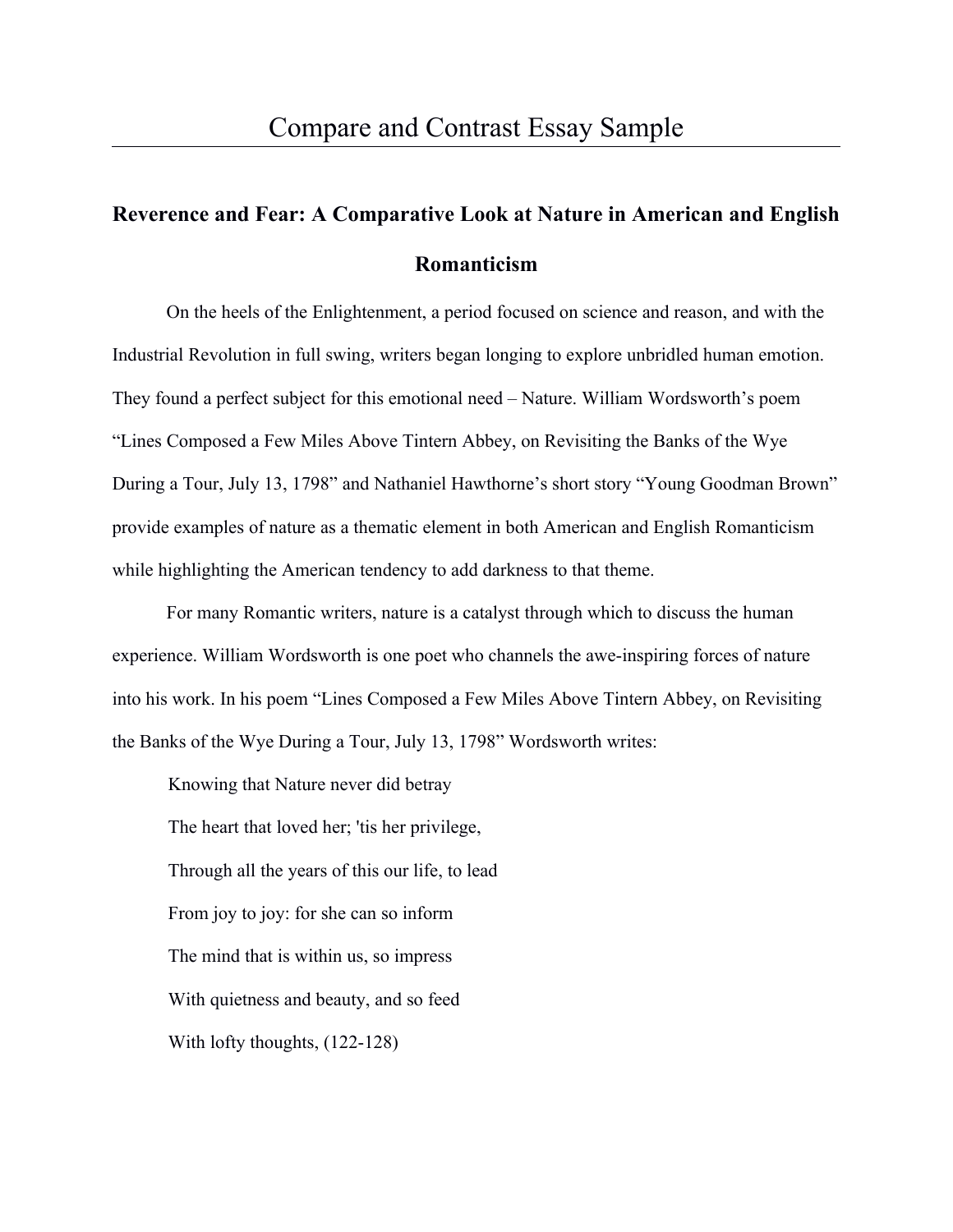Wordsworth's passion for the natural world is clear. He describes nature as a paramour who stayed true despite their partner's wandering eye. Nature shepherds him through life, feeding all his thoughts and desires. This powerful relationship is something that also dominates American Romanticism, though with an added layer of fear for what might be lurking in the wilderness.

American Romantics often blend reverence for nature with fear of what lurks in the woods as seen in Hawthorne's short story "Young Goodman Brown," which tells the story of the titular character's fateful journey through the forest. Hawthorne describes this trip through the woods, "The whole forest was peopled with frightful sounds; the creaking of the trees, the howling of wild beasts, and the yell of Indians; while, sometimes the wind tolled like a distant church-bell, and sometimes gave a broad roar around the traveller, as if all Nature were laughing him to scorn" (184). For Young Goodman Brown the forest is rife with dangers, both physical and spiritual. Words like "creaking" and "howling" convey a darker connotation than anything found in Wordsworth's poem. The American wilderness was the perfect catalyst for Hawthorne to create a darker view of the unbridled nature lurking at the edge town.

The Romantics found in nature a renewed sense of spirituality and wholeness in an increasingly industrialized world. This period is known for its whole-hearted embrace of emotions and a reverence for nature unrestrained by human intervention. This unabashed love for the natural world is present in Wordsworth's poem, in the description of the moving effect the surrounding landscape has on his very soul. Over in America, Nathaniel Hawthorne draws on the fear of the American wilderness to enhance his tale about a young man who loses faith in everything he holds dear.